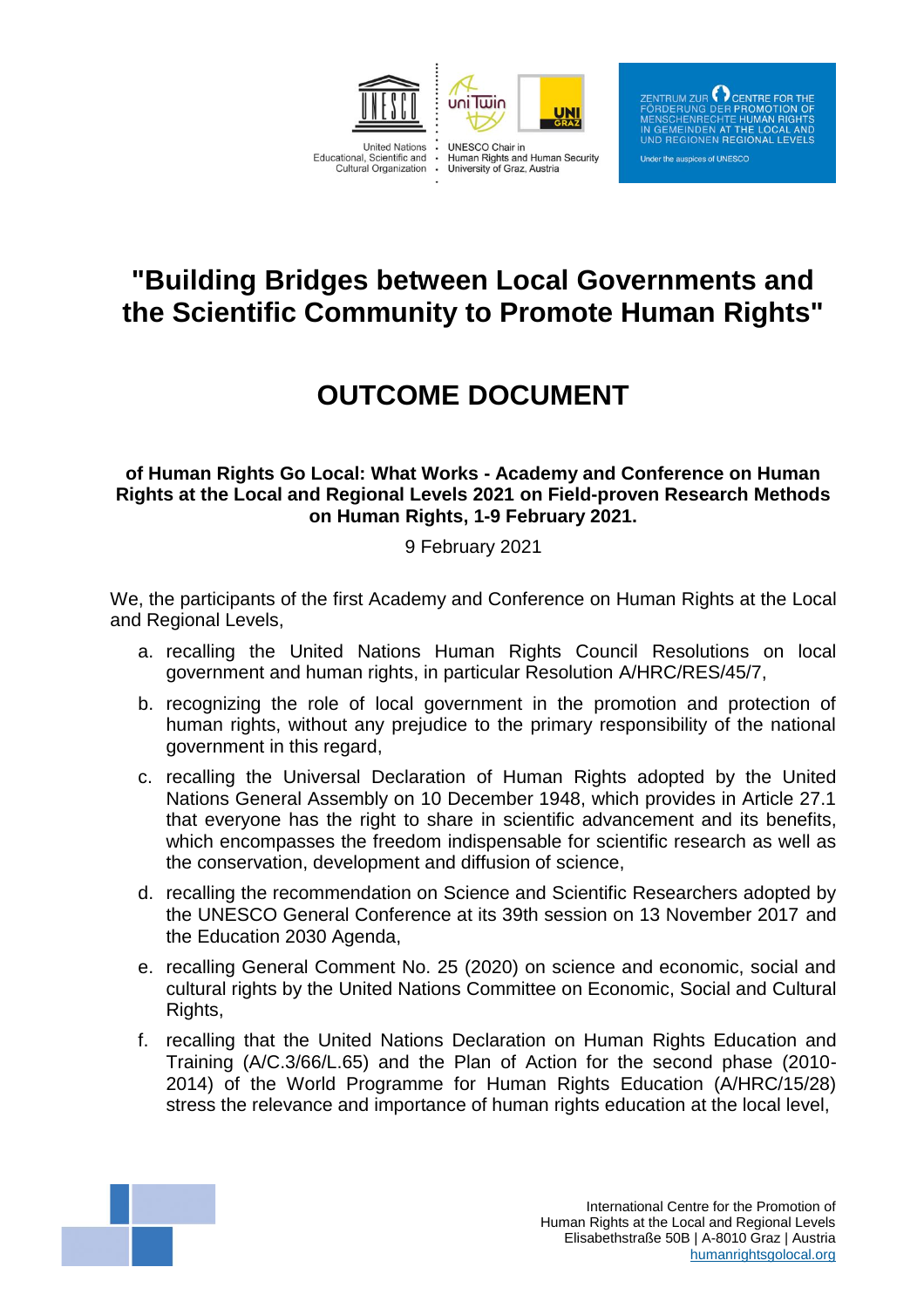- g. recalling that conceptual frameworks and key principles for Human Rights Cities have been discussed in various forms, including in the Gwangju Guiding Principles on a Human Rights City, the Global Charter-Agenda for Human Rights in the City and the European Charter for the Safeguarding of Human Rights in the City,
- h. underscoring the indispensability of local governments to protect, respect and fulfil all human rights of everyone without discrimination of any kind within their function and competence provided for in the respective constitutional and legal system of the state concerned,
- i. recalling that the proximity of local governments to the people is an important asset for the provision of public services that address local needs and priorities compliant with human rights obligations, standards and principles, including gender equality,
- j. recalling that local governments are key actors for the implementation of the commitments set out in the 2030 Agenda for Sustainable Development, which is further concretised in particular by the Sustainable Development Goal 11 on making cities inclusive, safe, resilient and sustainable, as well as by the United Nations New Urban Agenda,
- k. recalling that the 2030 Agenda aims at realizing human rights for all, in particular by calling upon local governments to leave no one behind, ensuring that the rights of people in vulnerable situations including those suffering from multiple and intersecting forms of discrimination are also defended,
- l. acknowledging that a human rights-based approach to local governance need to be reinforced by the results of locally-owned or accepted participatory research on human rights,
- m. recognizing that human rights research is a valuable means to foster evidencebased decision making on promoting human rights enjoyment at the local level and to strengthen the monitoring and evaluation of local public services and responses to human rights issues and thereby the accountability of local governments,
- n. acknowledging that research on human rights at the local level should build on human rights principles and standards and requires participatory methods tailored to the specific context,
- o. recognizing the importance and impact of the collaboration between political decision makers and scientists, researchers or other evidence-providers to ensure a high level of quality in human rights research,
- p. recognizing that scientific freedom is a prerequisite for the credibility and quality of research on human rights at local level,
- q. bearing in mind the vulnerability of the scientific community including human rights researchers to political pressures which could undermine scientific freedom,

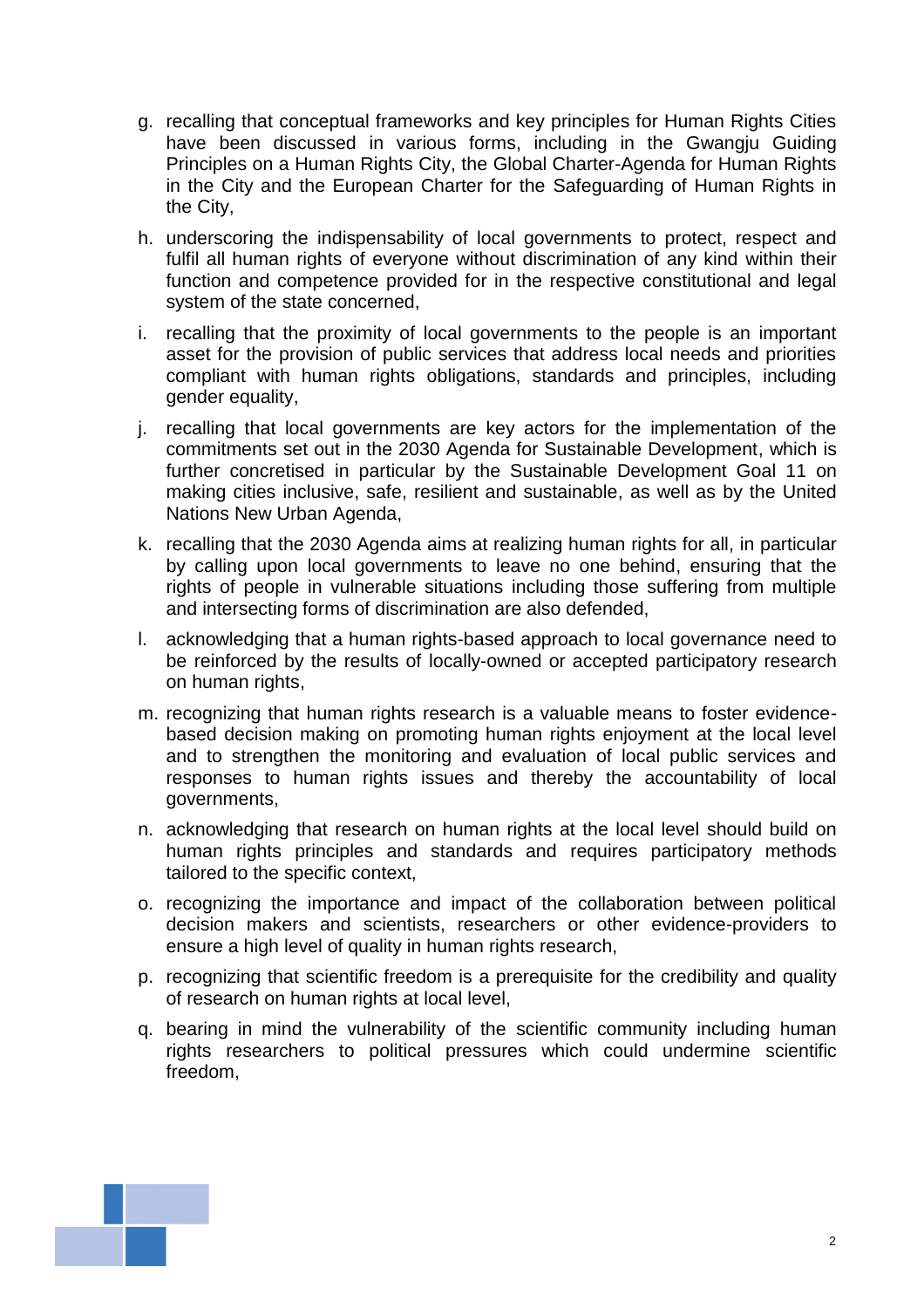- r. noting with concern trends that are putting civil society under severe pressure weakening also the protection of Human Rights Defenders and resulting in poor conditions for conducting research,
- s. affirming the necessity of multi-level-governance approaches for the delivery of human rights at the local and regional levels,
- t. acknowledging the efforts made by city networks and further regional and international initiatives to promote human rights at the local level,
- u. recognizing the importance of partnering with civil society and relevant stakeholders in the pursuit of promoting human rights at the local level,
- v. recognizing the importance of building capacities of local governments and encouraging innovation in the implementation, protection and promotion of human rights, as well as the importance of human rights actors providing guidance, including peer-to-peer advice, sharing of tools and instruments, to all levels of governance,
- w. recalling that the Human Rights City movement is a valuable part of the larger trend toward the localization of human rights norms recognizing cities as key players in the promotion and protection of human rights,
- x. appreciating that self-declared Human Rights Cities increasingly resort to international human rights standards and principles as guidance for urban policies, local programming, and city development,
- y. taking note of the report A/HRC/42/22 of the United Nations High Commissioner for Human Rights on effective methods to foster cooperation between local governments and local stakeholders including civil society for the promotion and protection of human rights at their level, which underscores, inter alia, that partnerships between local government, civil society and international actors are an important way to overcome local challenges, and presents key lessons for local governments on the methodology developed on human rights indicators and the guidance provided by a human rights-based approach to data,

encourage all local level governments worldwide to

- 1. base the development of their key policies, programmes and decision-making processes and their monitoring and evaluation on research on human rights at the local level,
- 2. resort to, cooperate in and promote research taking up established and fieldproven human rights research methods for the local level upholding highest quality standards and to refine them within their specific context, also by way of community-based needs assessment and participatory action research,
- 3. resort to or commission research building on human rights indicators giving account of the respect, the protection and the fulfilment of human rights, where methodologically adequate and feasible, as well as to commit to making local data on human rights available publicly,